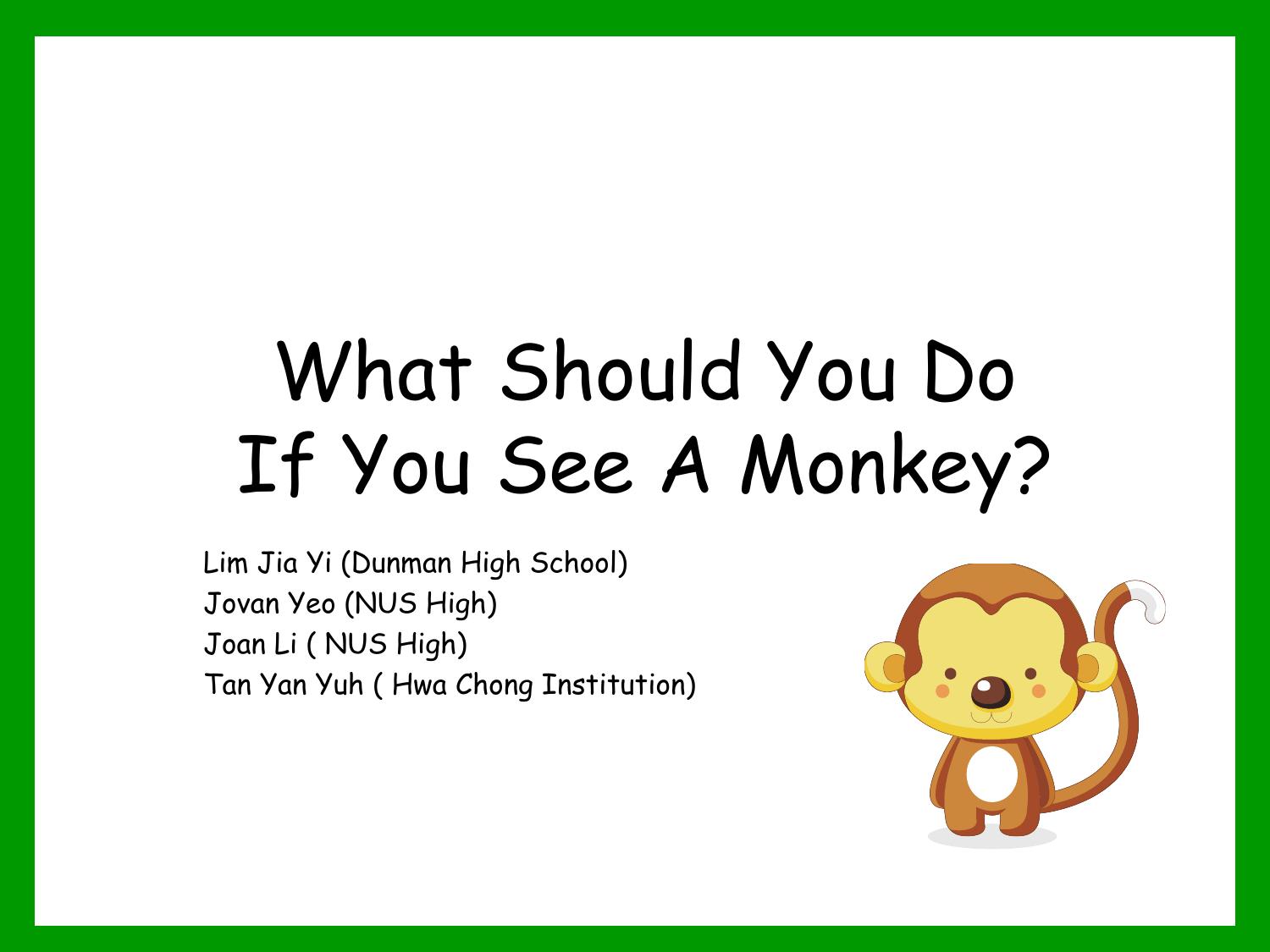## **Monkeys in Singapore**

#### Do you know the name of the monkey that can be most commonly seen in Singapore?



**Long-tailed Macaque**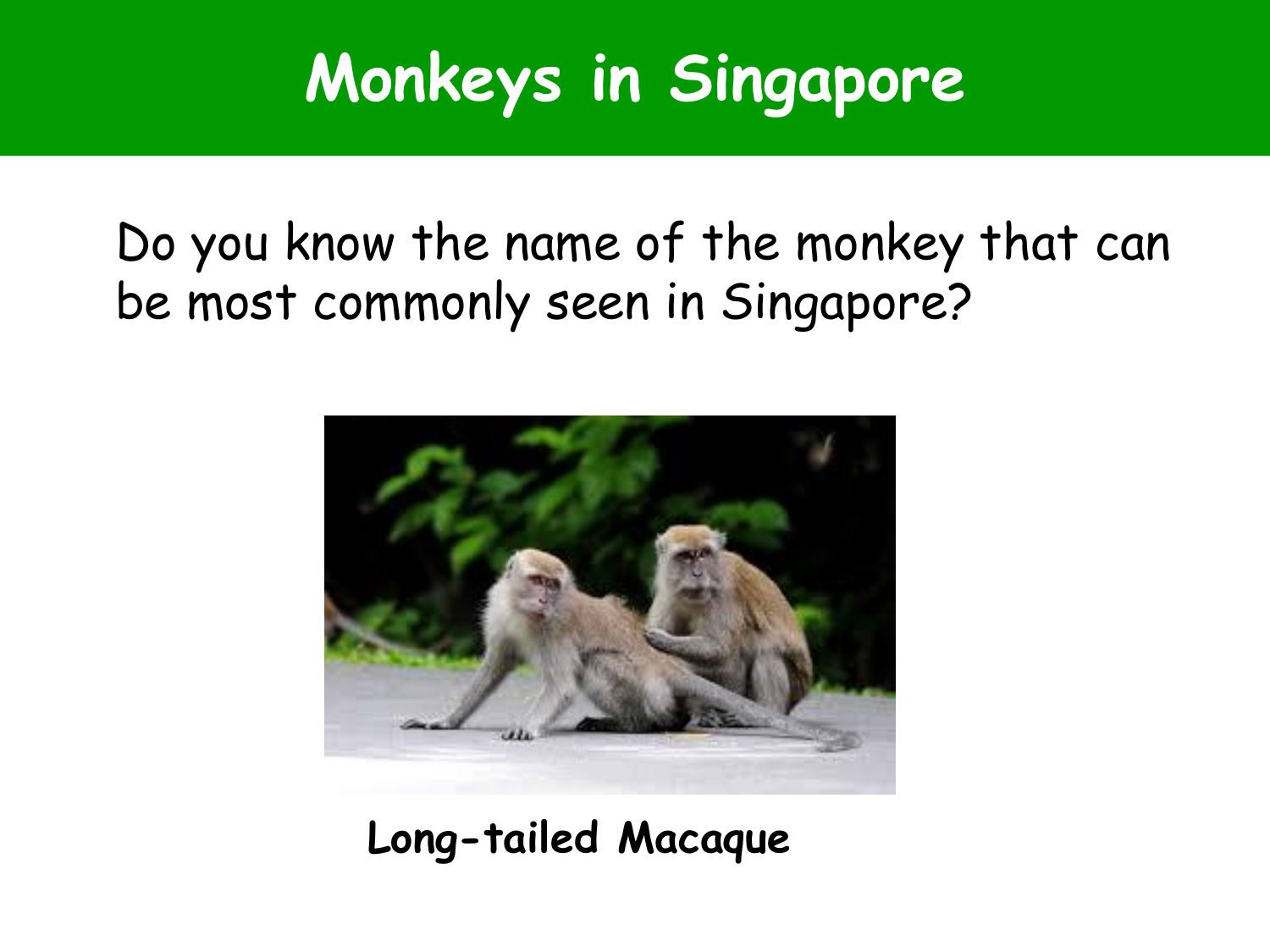### **Where can you see them?**





#### **Bukit Timah Nature Reserve**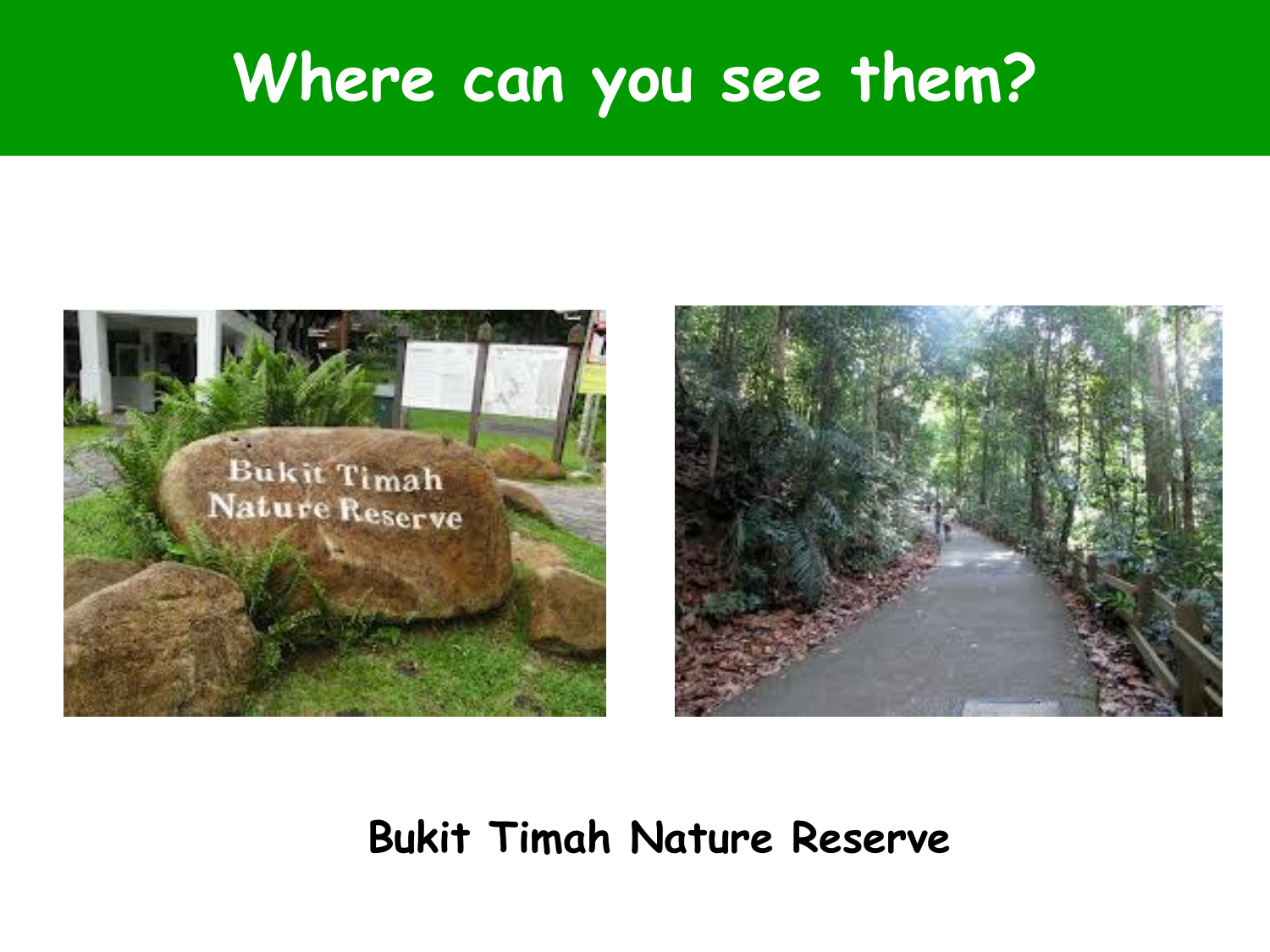### **Where can you see them?**



**Upper Pierce Reservoir**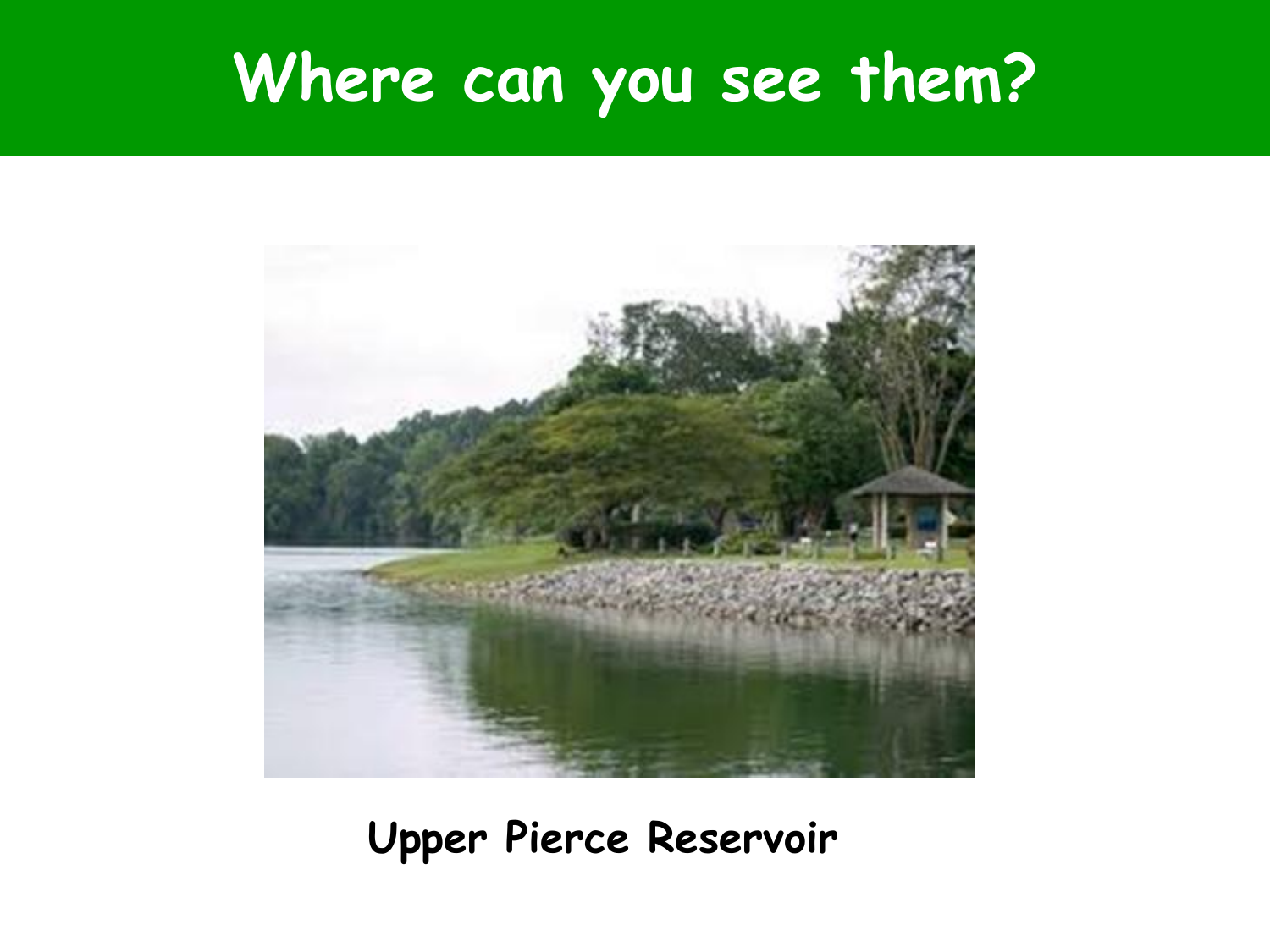### **If you see a monkey...**





Loud noises will scare the monkey.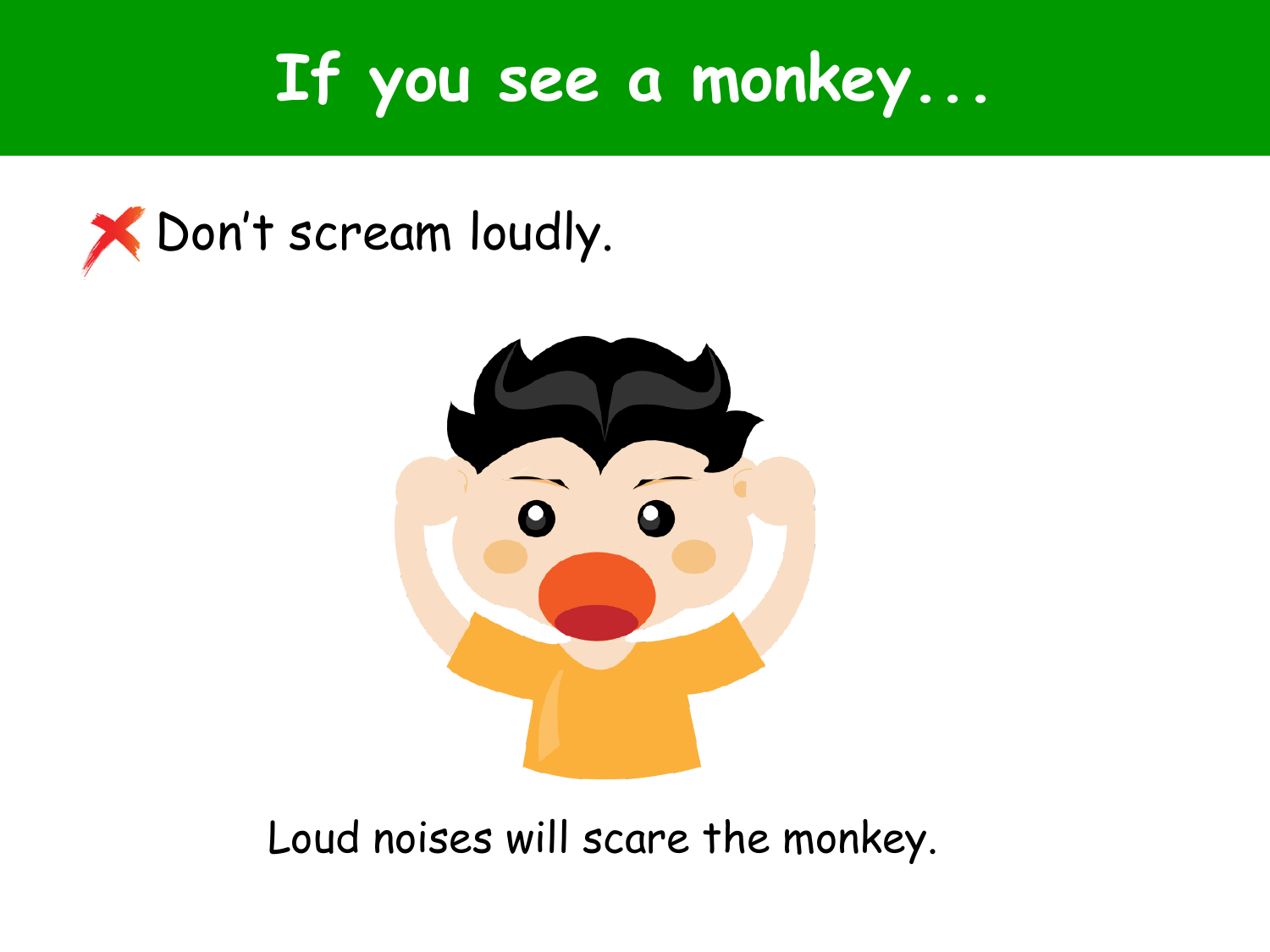#### Don't use flash when taking photos of the monkey.



Bright lights will scare the monkey.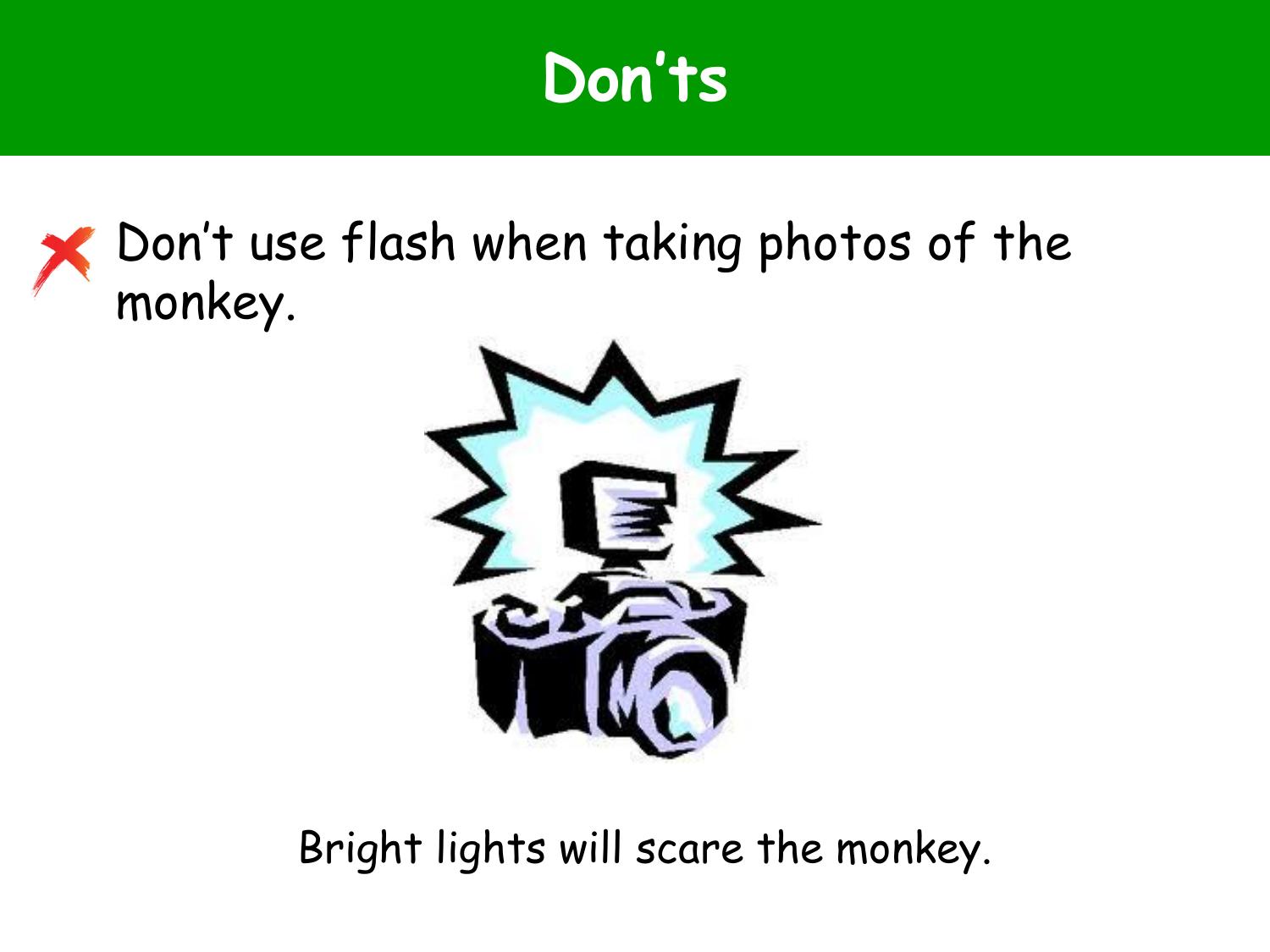



Human food will make the monkey sick. The monkey can find food in the forest on its own. There is enough food in the forest.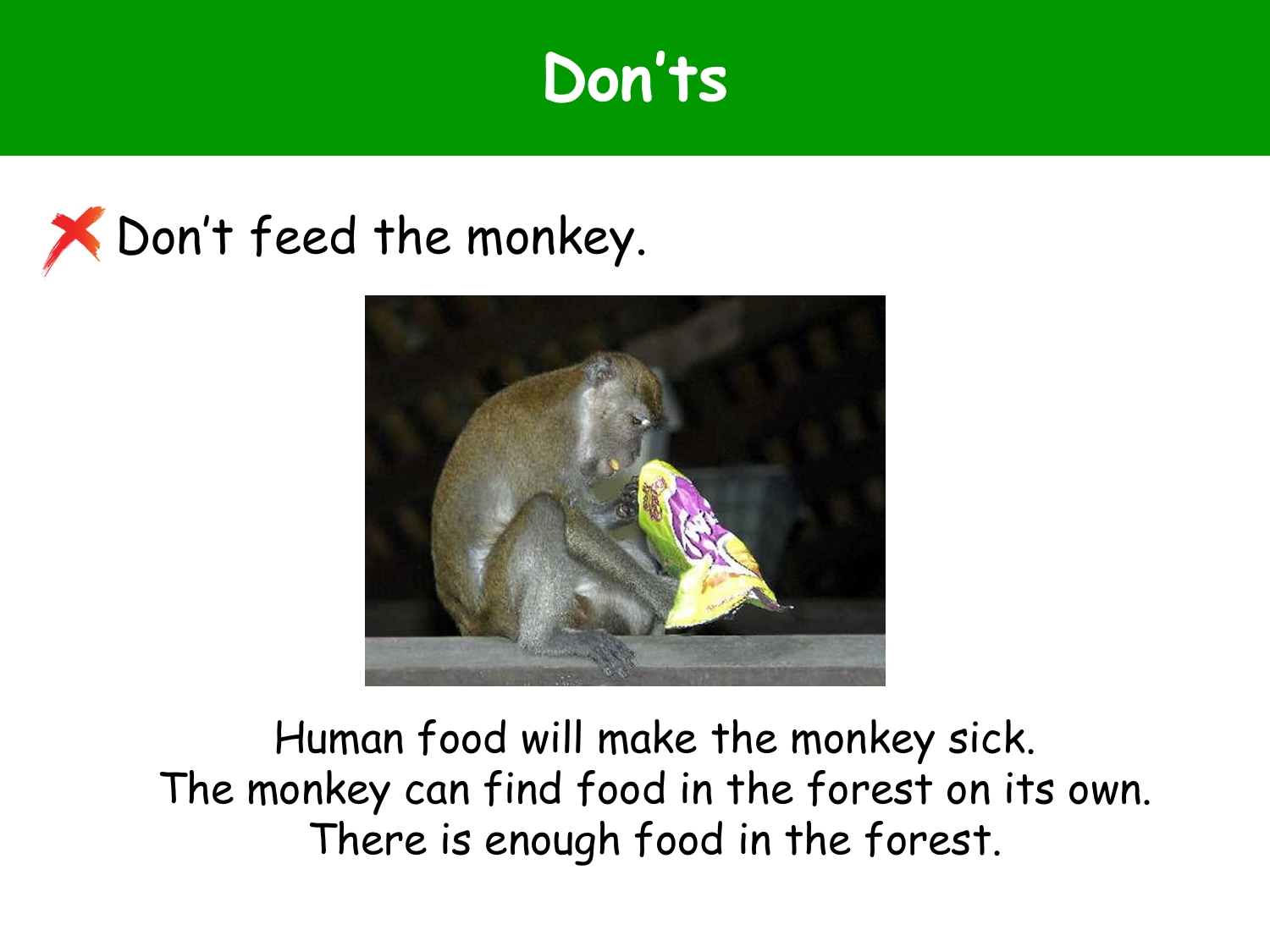#### Don't carry a plastic bag when you go to a forest.



The monkey will think there is food in the plastic bag, and try to snatch it.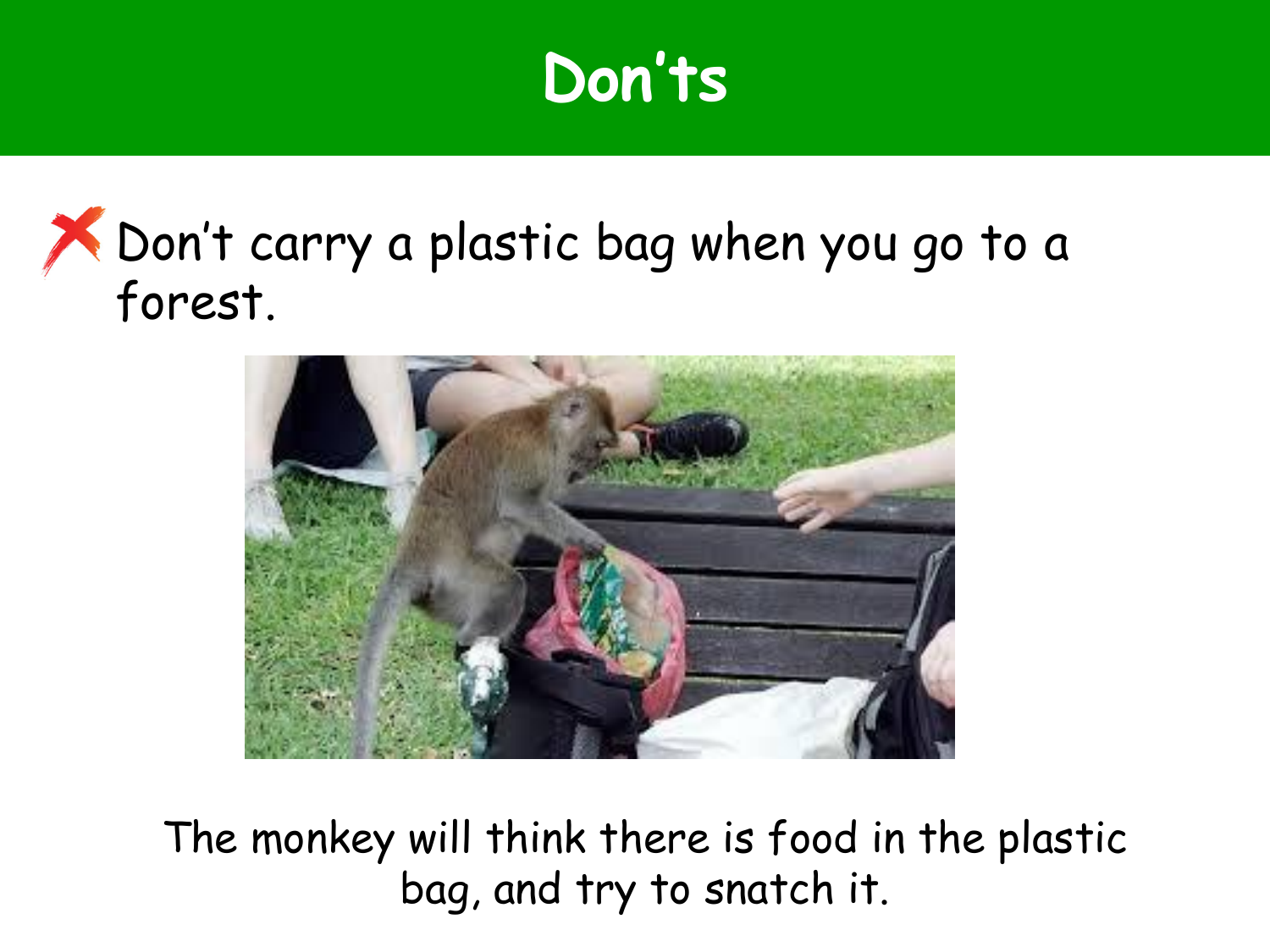### X Don't stare at the monkey.



The monkey will get angry.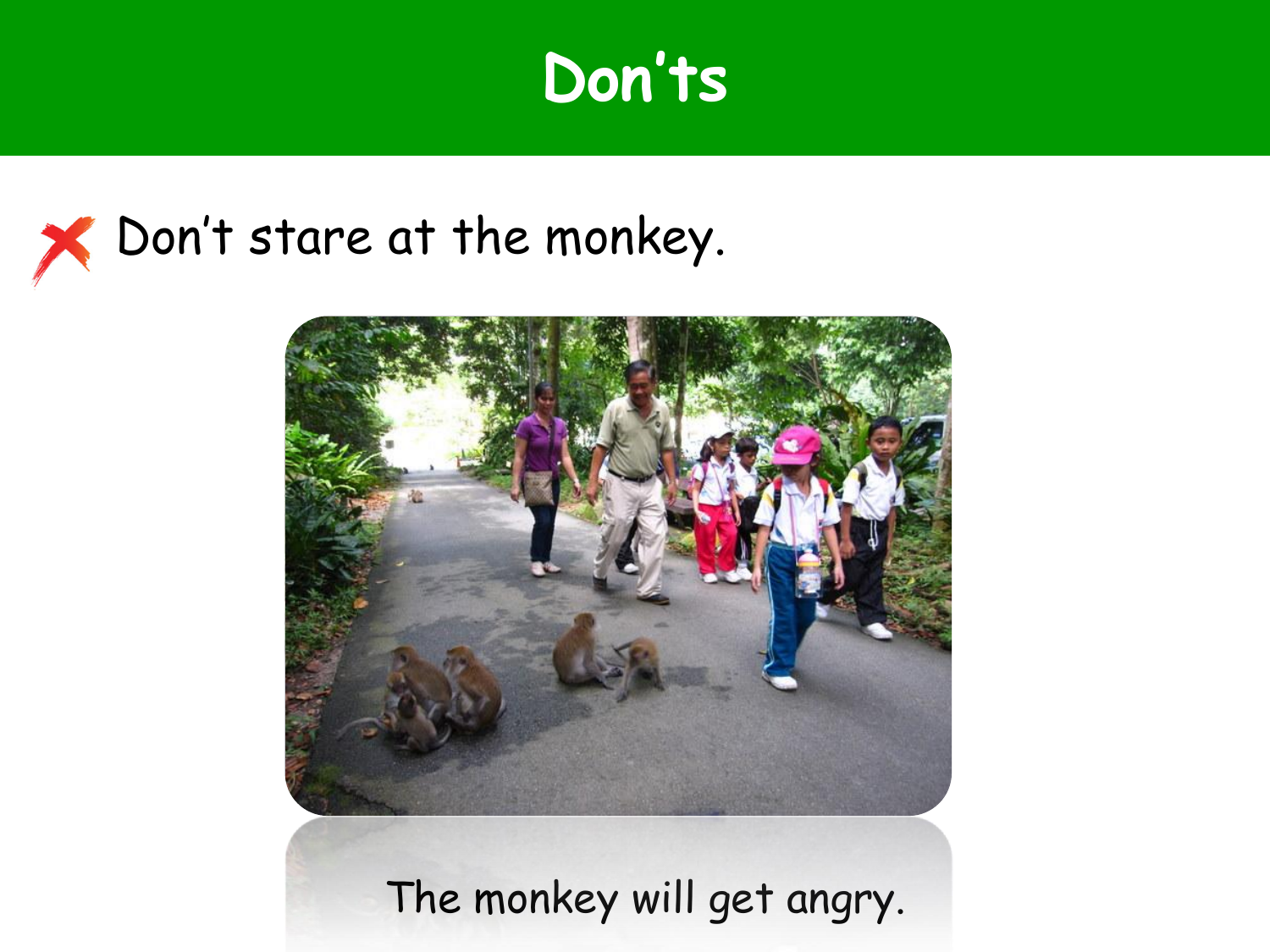### **Do's**

#### Keep a safe distance from the monkey.

### Walk away. Find another way around it.

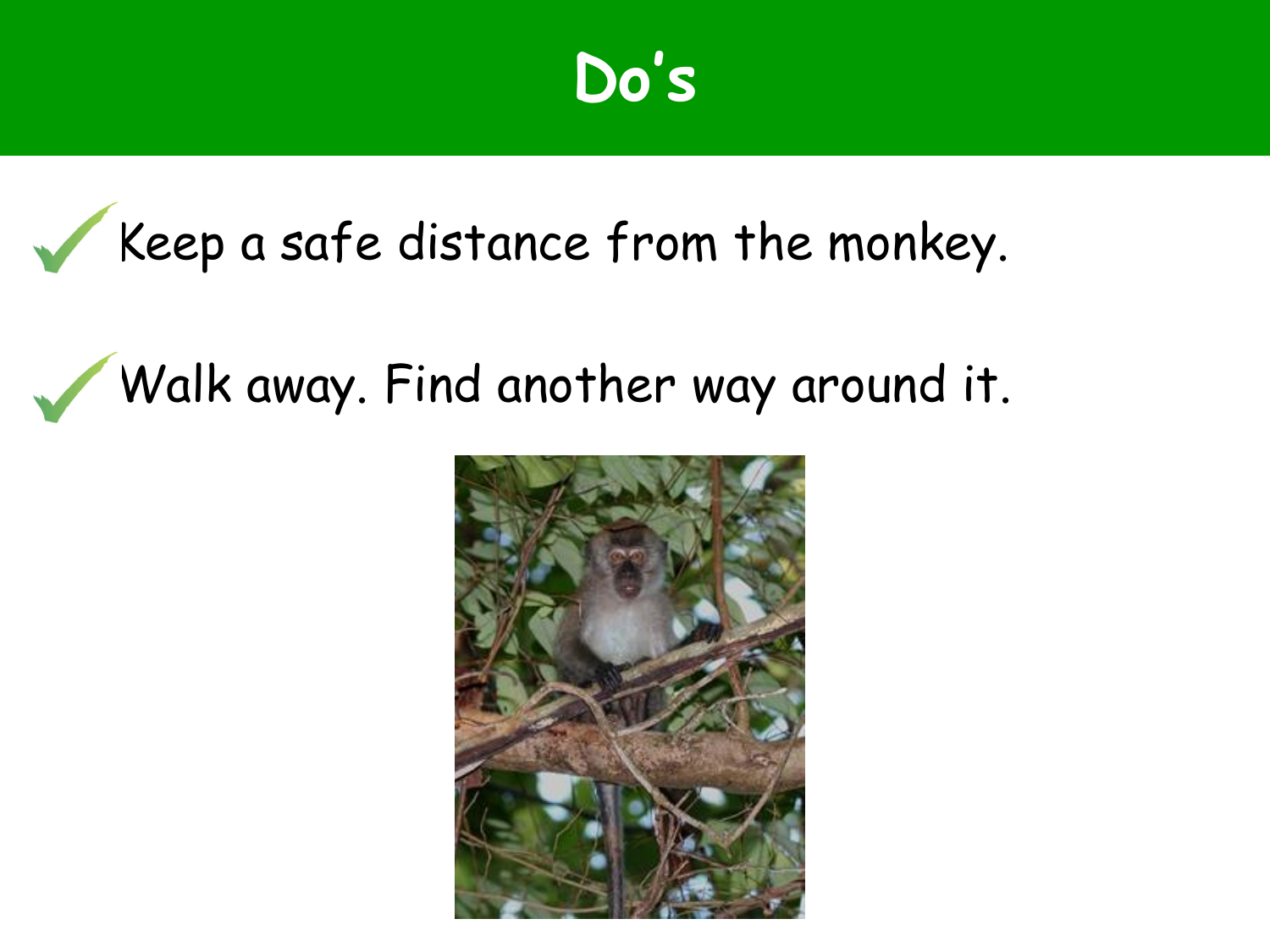### **Everyone can help the Monkeys**

#### Tell your mum and dad what you have learnt today!